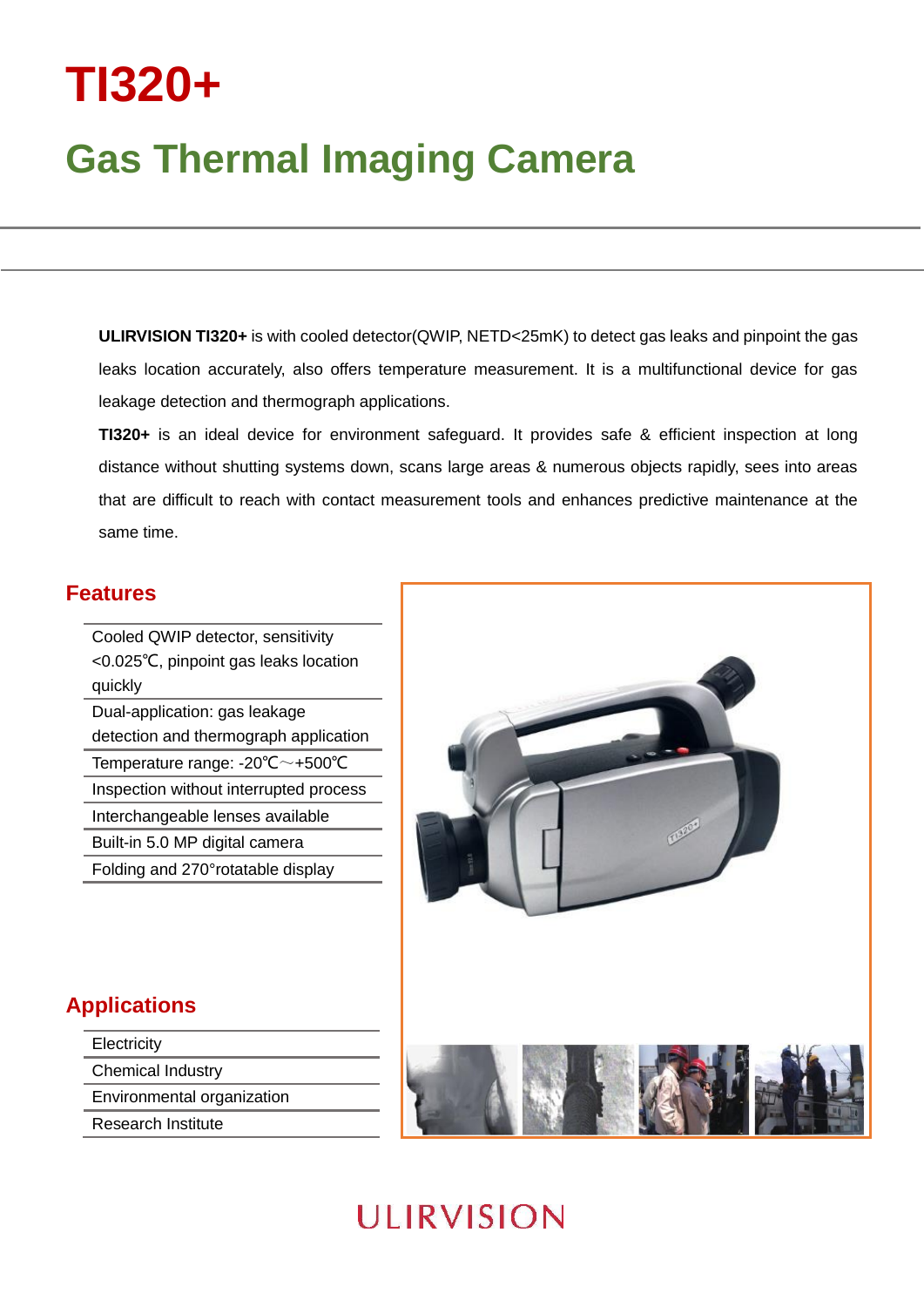| <b>Technical Specifications</b>       |                                                                                      |  |
|---------------------------------------|--------------------------------------------------------------------------------------|--|
| <b>Item</b>                           | TI320+                                                                               |  |
| <b>Detector Data</b>                  |                                                                                      |  |
| <b>Type</b>                           | Cooled QWIP                                                                          |  |
| IR resolution                         | 320×256                                                                              |  |
| Pixel pitch                           | 30 <sub>µ</sub> m                                                                    |  |
| Spectral range                        | $9.8 - 11.2 \mu m$                                                                   |  |
| NETD/Sensitivity                      | 25mK                                                                                 |  |
| SF <sub>6</sub> gas sensitivity       | $≤0.001ml/s$                                                                         |  |
| Lens                                  |                                                                                      |  |
| FOV/Focal distance                    | $10^\circ \times 7.5^\circ / 55$ mm                                                  |  |
| Minimum Imaging distance              | 2m                                                                                   |  |
| <b>IFOV</b>                           | $0.55$ mrad                                                                          |  |
| Focus                                 | Manual                                                                               |  |
| <b>Image Performance</b>              |                                                                                      |  |
| Display                               | 5", color LCD, 800×480 pixels                                                        |  |
| Built-in visible light camera         | 5 megapixel CMOS, autofocus, 1 LED fill light                                        |  |
| Frequency                             | 50Hz/60Hz                                                                            |  |
| Digital zoom                          | $1X \sim 8X$ continuous                                                              |  |
| Color palettes                        | 12 palettes (including iron, rainbow, white hot and black hot etc.)                  |  |
| Contrast/brightness                   | Auto/Manual                                                                          |  |
| <b>Measurement</b>                    |                                                                                      |  |
| Temperature range                     | -20°C $\sim$ +500°C                                                                  |  |
| Temperature accuracy                  | ±2°C/±2%(reading)                                                                    |  |
| Spotmeter                             | 10 adjustable spots                                                                  |  |
| Line profile                          | Vertical/Horizontal                                                                  |  |
| Area                                  | 5 adjustable boxes with max./min./avg temperature value                              |  |
| Isotherms analysis                    | Capture high/low temperature/interval                                                |  |
| Alarm                                 | Voice, color                                                                         |  |
| Measurement correction                | Auto/Manual                                                                          |  |
| Emissivity correction                 | Adjustable from 0.01 to 1.0 or selected from list of materials                       |  |
| Background temperature correction     | Auto                                                                                 |  |
| Atmospheric transmissivity correction | Auto                                                                                 |  |
| Setting function                      | Date/time, temperature unit °C/°F/K, language                                        |  |
| Languages                             | 10 languages(English, French, Italian, German, Spanish, Portuguese, Russian, Korean, |  |
|                                       | Japanese, Simplified Chinese & Traditional Chinese)                                  |  |
| <b>Image Storage</b>                  |                                                                                      |  |
| Storage card                          | 8G SD card(can be extended to 32G)                                                   |  |
| Video export                          | Card reader, USB, WiFi                                                               |  |
| Storage mode                          | Store signal frame image or dynamic video auto/manual                                |  |
| IR image format                       | JPEG, 14-bit measurement data image included                                         |  |
| Visual light image format             | Single frame, JPEG                                                                   |  |
| Video storage                         | High definition video stored in SD card(MPEG4/H.264 format), recording time up to 1  |  |
|                                       | hour for per video                                                                   |  |
| Voice annotation                      | 40s voice record, stored with per image                                              |  |
| Periodic image storage                | 10s to 24h                                                                           |  |

www.ulirvision.com